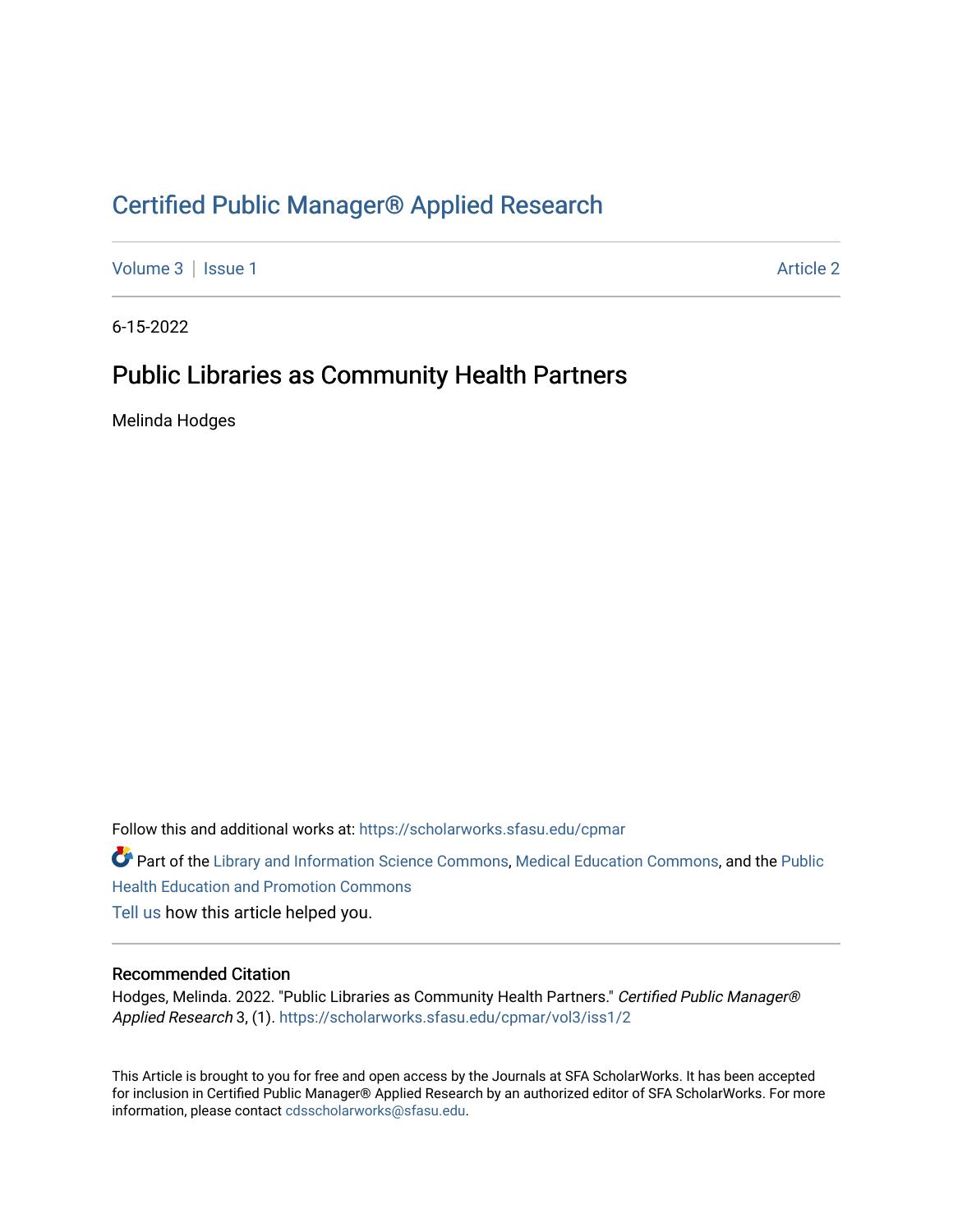# **Public Libraries as Community Health Partners**

Melinda Hodges Library Director, Buda Public Library, City of Buda

## **Abstract**

Public libraries are a combination meeting space, educational resource, information repository, and community building organization. As such, they are already positioned to act as a valuable partner in the public health arena. This article researches the basic tenets of public health and identifies areas that public libraries could participate in productively. This article also reviews literature about the potential of public libraries as health partners, as well as what is already being accomplished from the perspective of both library/information sciences and public health studies. This will include the benefits that libraries can bring to public health work and the barriers that need to be overcome for a successful partnership. It also discusses existing methods in library service that can be used to promote public health objectives and describes several library-based public health initiatives and the opinions of Central Texas librarians regarding providing health information services to their patrons.

## **Introduction**

Public libraries are well-established public assets that provide a wide variety of services and tools to their communities. Known for providing books and literacy activities, public libraries also serve as community meeting spaces, adult education providers, makerspaces, and information hubs. In addition, they are adept at analyzing the needs of their communities and responding with appropriate resources including books, technologies, and classes and programs. An additional area that public libraries could valuably contribute to is supporting public health initiatives through community health partnerships.

Public health is the science of protecting and improving the health of people and communities through education, policymaking, and research. In this context, health is not just regarded as a lack of disease; it involves physical, psychological, and social well-being. The core functions of public health are assessment (collect, analyze, and promote information on healthy communities), policy development, and assurance (ensure that people can get the services they  $need$ ).<sup>1</sup>

There are many areas of concern within public health in the United States, including a low level of health literacy amongst the population. Health literacy, as defined by the Centers for Disease Control and Prevention, "is the degree to which individuals have the ability to find, understand, and use information and services to inform health-related decisions and actions for themselves and others."<sup>2</sup> Unfortunately, a staggering 88% of Americans were found to be nonproficient in health literacy levels.<sup>3</sup> This has resulted in significant barriers in people's ability to access appropriate health services and to understand information regarding their or their loved ones' health.<sup>4</sup> General literacy rates also play a part in this, as they are tightly connected with graduation rates and employment levels, which are also closely tied to health literacy and many health outcomes.<sup>5</sup>

Another area that public health officials work to understand is the social determinants of health. This can be understood as "conditions in the environments in which people are born, live,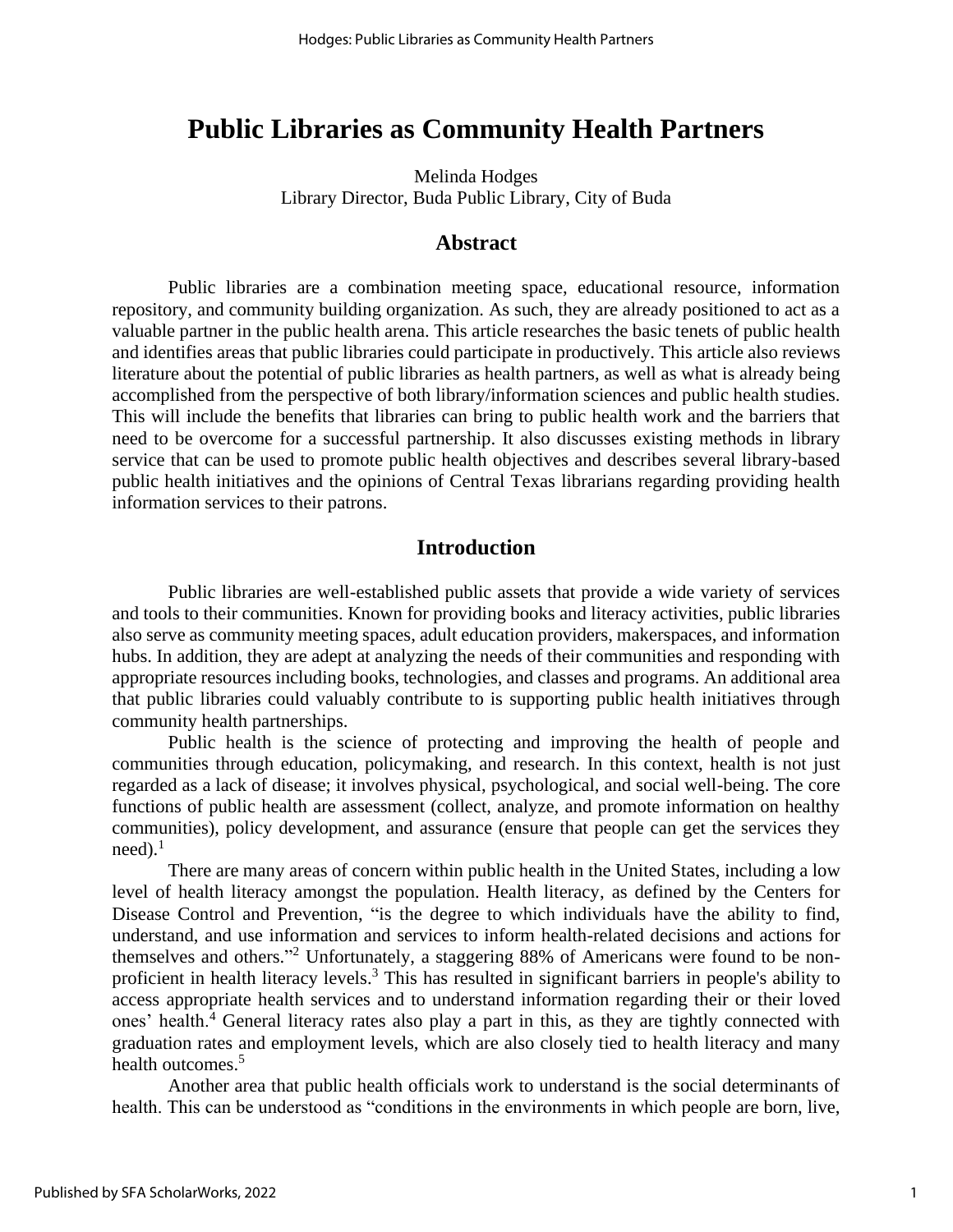learn, work, play, worship, and age that affect a wide range of health, functioning, and quality-oflife outcomes and risks."<sup>6</sup> Understanding an area's social determinants of health is essential to making changes that will yield desired and lasting results.

Why should public health officials and other health-related entities be interested in partnering with public libraries? Elements necessary to provide these health services already extensively overlap with existing library services, programs, and staff skills. Public librarians are already front-line workers in consumer health literacy<sup>7</sup> and are offering programs directly related to improving a community's social determinants of health.<sup>8</sup> People make health decisions with limited information because they cannot get the necessary resources to make informed decisions.<sup>9</sup> While public libraries cannot replace the need for health care and social service professionals, they can certainly support them and mitigate some of the stress placed on these providers.<sup>10</sup>

This article seeks to investigate public libraries' role as community health partners, including what opportunities they would present as a partner, barriers to these partnerships, and examples of successes. Resources used include a literature review with emphasis on research from both the library and public health-focused perspectives, an interview with a Master of Public Health student in her final semester of classwork, and a survey of public librarians to gauge their opinions regarding the importance of community health resources through libraries.

# **Literature Review**

### **Opportunities**

The question of public libraries as community health partners is discussed in existing library and public health-focused literature. Both areas bring up several reasons that public libraries provide an excellent opportunity for this kind of partnership; in short, public libraries are already here, and they already have the skills and resources needed. In "Beyond Books," Morgan et al. discuss the pervasive nature of public libraries in the United States. More than 16,000 libraries in the United States serve about 95% of the total population. In 2016, almost 50% of Americans had visited a public library within the past year, with higher usage rates among minorities and lower socioeconomic groups. Pre-pandemic, public libraries consistently had well over one billion visits per year since the early  $2010s$ .<sup>11</sup> Due to their ubiquitous nature, public libraries can assist communities overcome deficits in their health care access, especially in rural communities with limited access to health care providers.<sup>12</sup> Over 90% reported that closing local public libraries would impact their community, and 66% say the closing of their local public library would have a major impact on their community, although notably, only 33% believe it would directly impact them and their families.<sup>13</sup> Morgan et al. in "Public Library Staff as Community Health Partners" emphasize that public libraries are one of the very few entities in America that are free and open to all, with no economic expectation of users, and are accessed at high rates by potentially vulnerable populations.<sup>14</sup>

Public libraries already have existing resources needed to support people's health information-seeking behaviors. It is a part of their mission to understand their communities and provide appropriate resources to match that community's needs, whether through books or handouts available in multiple languages, Internet access, programming, or other means.<sup>15</sup> Being familiar with the community also means being aware of literacy levels and digital literacy. After a major flood event, Federal Emergency Management Agency (FEMA) workers serving in South Carolina were astounded by the low literacy rates and lack of digital access. Library technology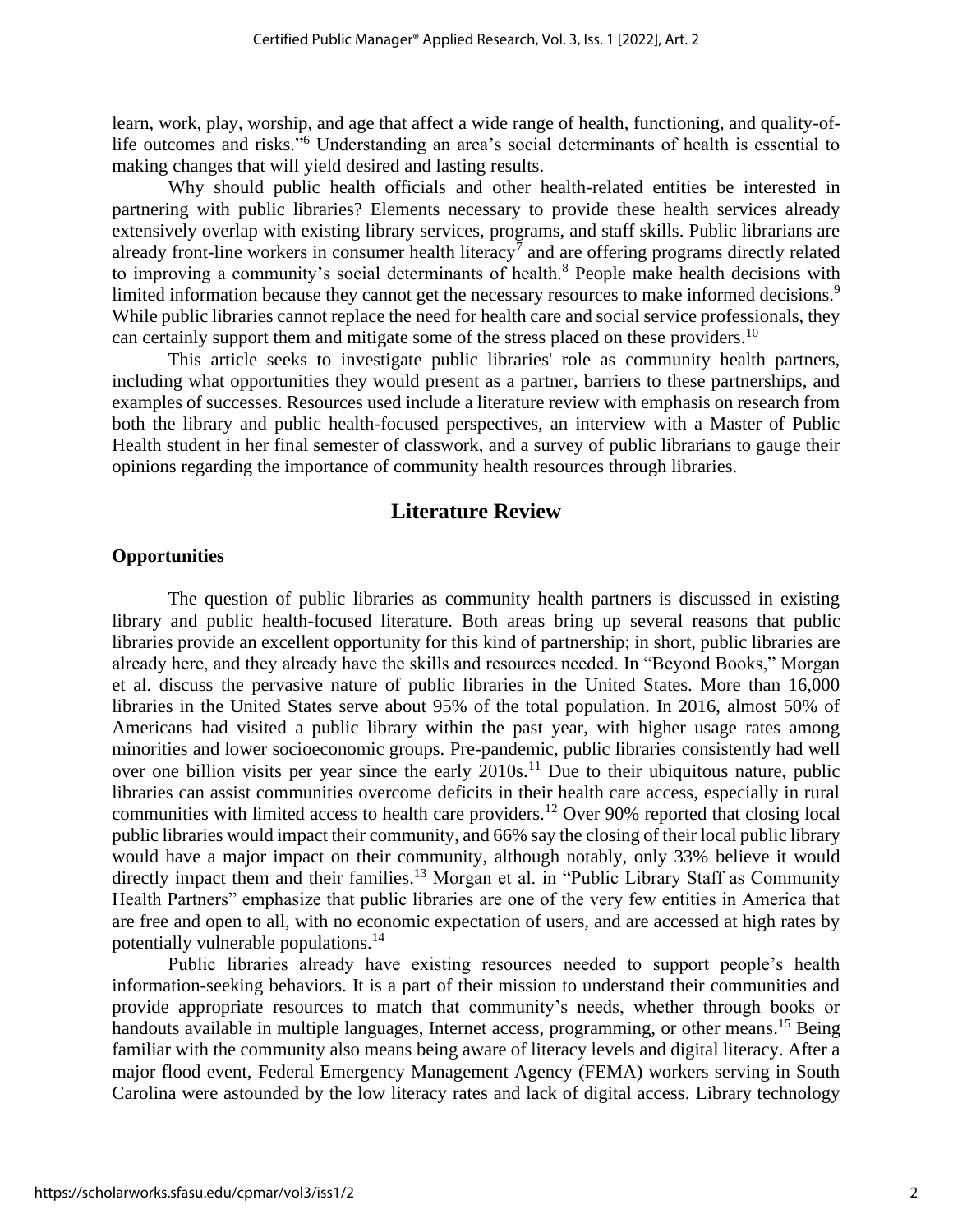and staff members were essential to connecting these communities with FEMA services.<sup>16</sup> Internet access is an especially important factor, as online resources are often a user's first stop for medical information.<sup>17</sup> However, paywalls prevent expedient usage of much information; 83% of users that encounter a paywall just move on to another source, no matter how promising that site looks. Another 13% just give up searching altogether.<sup>18</sup> Lack of real-time information can be a community health vulnerability; circumventing this problem through a trusted library source can help overcome this vulnerability.<sup>19</sup>

Lastly, librarians and library staff trained in reference services already have many of the skills needed to assist people with their health information needs. They already value listening to their patrons, evaluating their needs, and helping to relieve the anxiety that accompanies this need for information.<sup>20</sup> People come to the library for information and should be welcomed with a nonjudgmental, empathetic ear by a professional that can take the time to assist them.<sup>21</sup> Librarians tend to be analytical and are trained to evaluate resource validity, even if they are not experts in a specific field.<sup>22</sup> Because of their accessibility, knowledge, and commitment to public service, librarians often become de facto health and social service system navigators.<sup>23</sup>

#### **Barriers**

Although this field presents great opportunities, there are still barriers and challenges to getting public libraries fully involved. First, there is the question of if public libraries and librarians should be involved with their patrons' health services in any manner other than providing access to books and Internet services. Health information can be very private and embarrassing; as such, patrons may choose to avoid staff assistance.<sup>24</sup> Even when librarians are approached for help finding information, there can be a conflict between gathering enough information to help them and intruding on their privacy.<sup>25</sup> Another barrier is that public libraries must prioritize their services and decide what areas will get more time and resources than others. Even in organizations where health initiatives are welcomed and participation is encouraged, there can still be a conflict between providing general services and addressing more pinpointed needs. Ideas are easy; implementation takes time and resources.<sup>26</sup> Also, providing high-quality information for consumer health questions can take significantly longer than other common reference needs.<sup>27</sup> Some services are also disfavored by the public, such as the administration of naloxone to patrons who experience opioid overdoses or providing needle disposal containers in public library restrooms. This can lead to accusations of enabling drug users and the risk of losing funding.<sup>28</sup>

Another barrier that is repeatedly covered in literature from both the public library and the public health perspectives is librarians' lack of training or knowledge necessary to be a truly valuable resource to a patron seeking health information. As much as 60% of problems arising in health reference interviews can be attributed to the librarian's lack of training and knowledge.<sup>29</sup> Librarians need further awareness of their community's health needs.<sup>30</sup> A survey of 313 librarians associated with the Pennsylvania Library Association indicated that librarians report feeling confident answering questions relating to education and literacy but much less confident in answering health or social service-related questions.<sup>31</sup> Another problem is being unsure about which services other community agencies can provide and under what circumstances.<sup>32</sup> This barrier can be mitigated. A Health Information Fellowship created by the Jewish Healthcare Foundation took a multi-faceted approach, including creating library staff training modules. Participants of this training reported significant increases (up to almost 90% in some areas) in familiarity with available resources and preparedness in finding relevant and trustworthy consumer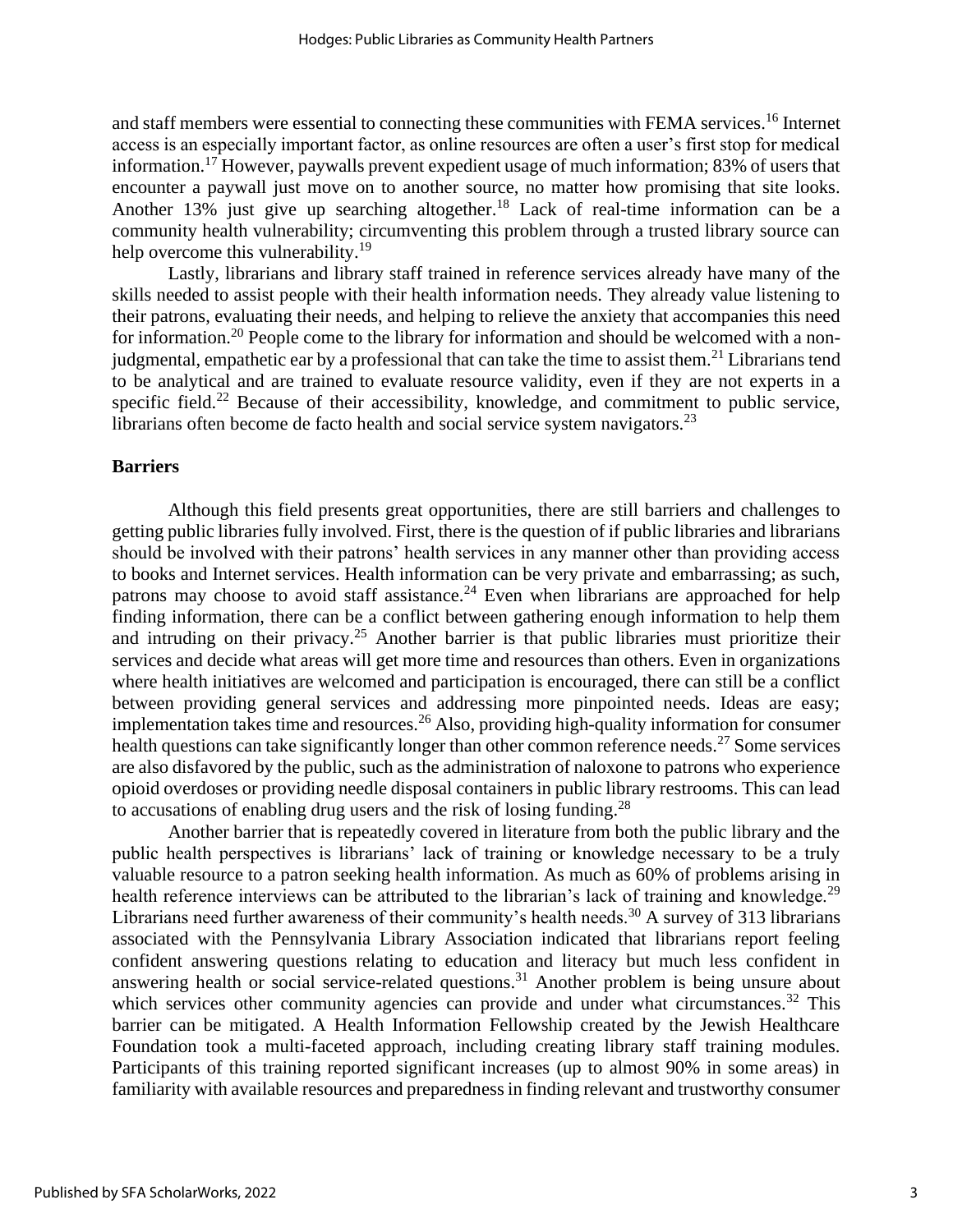health information.<sup>33</sup> Librarians at the East Brunswick Public Library received the Medical Library Association's Consumer Health Information Specialization training as well astraining in culturally and linguistically appropriate services through their partnership with local hospitals. This partnership and training led to an award from the New Jersey Hospital Association because of its "potential to touch more than 50,000 community members … through direct questions, health information and education events…." 34

Secondary trauma stress or compassion fatigue results from hearing about another person's trauma; it can be a common barrier that prevents library staff members from offering high quality health information reference services.<sup>35</sup> The librarian might be the only person showing the patron any concern or care and attempting to help them. It can be hard to have an in-depth conversation with someone, figure out what they're really looking for, and figure out the best resources and paths for them while hearing how scared they really are to then put on a happy face and go on with the rest of the day. While many public librarians are committed to public service, the tendency of highly vulnerable groups to use their services at higher rates can leave them more at risk for compassion fatigue.<sup>36</sup> Equipping them with more knowledge and resources, providing more training, and recognizing the stressful front-line work that's being done can help mitigate this  $risk<sup>37</sup>$ 

#### **Successes**

The literature describes many examples of public libraries being effective community health partners. Most recently, public libraries have used their existing resources, such as classes and social media contacts, to assist with distributing information during the COVID-19 pandemic. The Skokie Public Library used its existing Civics Lab initiative to host "Civic Lab Coronavirus: Distinguishing Fears from Facts."<sup>38</sup> The Hawaii State Public Library System held an event to educate residents about the pandemic in early March 2020. As the importance of social distancing and decreasing crowds was better understood, the library system reworked future events into a blog.<sup>39</sup> Another partnership example is public library makerspaces' work in prototyping personal protective equipment early in the pandemic when supplies were practically non-existent. They worked with health care workers to evaluate and tweak designs of face shields and cloth masks.<sup>40</sup>

The Farmville Public Library (FPL) in mid-eastern North Carolina serves a very rural area with limited access to health care services and information. Article authors Flaherty and Miller partnered with FPL to conduct a feasibility study on offering access to pedometers and a health assessment tool through public libraries. Pedometers were given out through a "Get Walking at Your Library" project. Participants were complimentary of the program and reported being encouraged to walk more because of the pedometer; some even reported personally purchasing high-quality pedometers with more options to better continue their progress. Patrons were also given access to the online Carolina Health Assessment Research Tool. Six months later, these patrons completed the assessment again. Most reported losing or maintaining weight and that the assessment tool encouraged them to pay more attention to their health.<sup>41</sup>

In "Public Libraries Participating in Community Health Initiatives," Margot Malachowski, an outreach librarian with a medical center in Massachusetts, researched different health services that are often being offered through public libraries. Many libraries offer access to health screenings, such as blood pressure screenings. Some also act as a place for vaccine clinics. There are several examples of public libraries hosting health fairs and integrating health-related subjects into existing programming, like story time with topics such as handwashing, teeth hygiene, and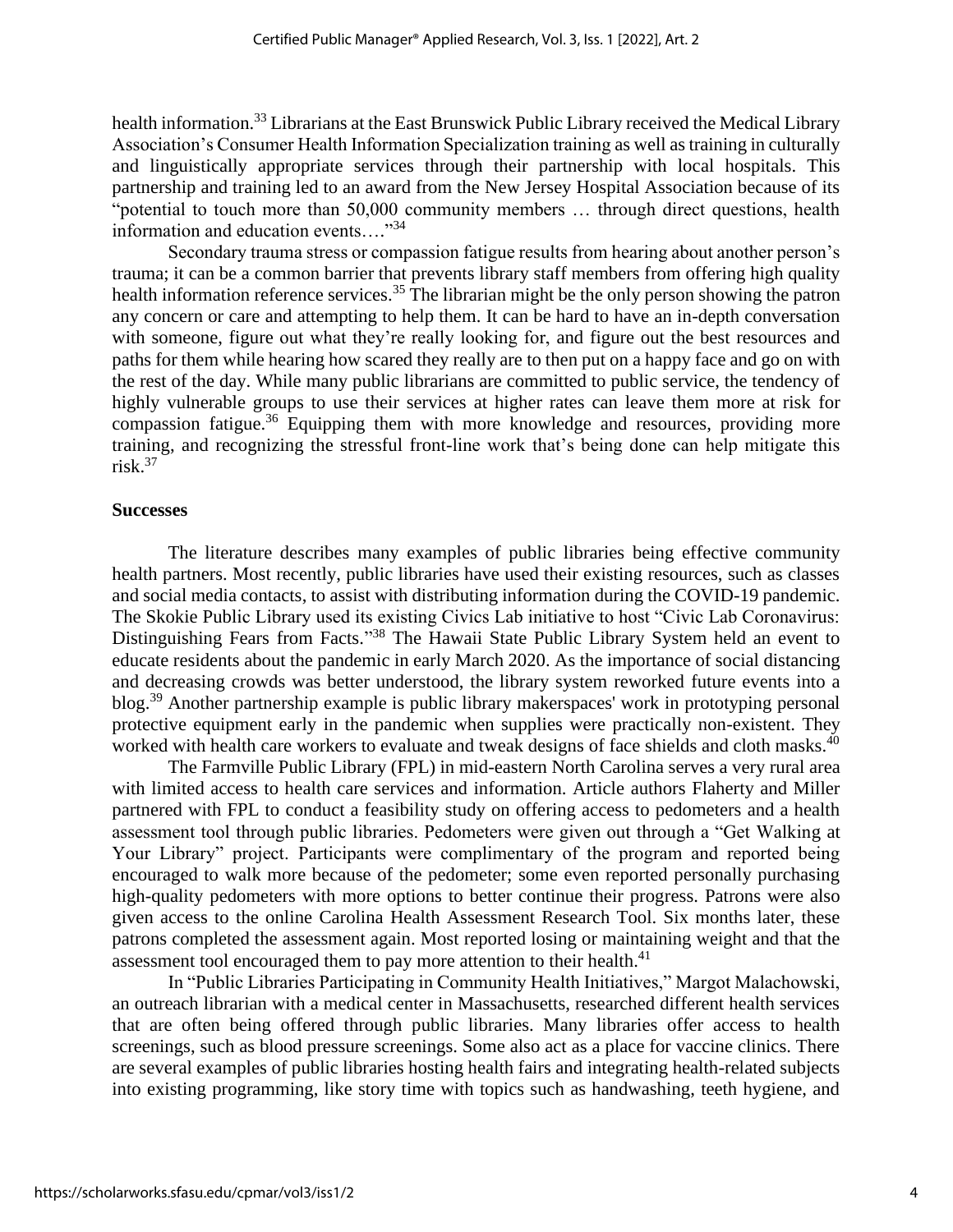healthy food choices. Some public libraries have chosen to hire health professions to be on staff, such as public nurses and social workers. For example, the San Diego Public Library partnered with a mental health services agency to better serve its homeless patrons and connect them with health and social service assistance<sup>42</sup>

The Free Library of Philadelphia decided to focus heavily on public health when they remodeled a branch library, the Community Health and Literacy Center (CHLC), a full-service library and co-located health care center and recreation center. The CHLC employs a community health librarian, who is a certified consumer health information specialist, and a Health Programs & Partnerships Project Manager, who has a background in public health and focuses on developing partnerships and programs related to health. In addition to providing access to information through the library's collection, online resources, and reference services, the CHLC has used various programs to educate and assist their patrons in their own health journeys. These programs include health fairs and tabling events, health-focused story times, nutrition programming for all ages, a health lending library (for items such as blood pressure monitors and food scales), and a diabetes prevention program. The author of this article emphasize the need to use local resources that have been vetted for trustworthiness and continue to evaluate partnerships and programs related to community needs. 43

In "Public Libraries: a Community-Level Resource to Advance Population Health," Philbin et al. analyze public library functions that enhance a community's social determinants of health. They identify that the United States has some of the largest health disparities in the world among citizens and that trusted public libraries can help reduce these neighborhood-level disparities.<sup>44</sup> These mitigation strategies include offering exercise classes, literacy activities, adult education classes, community building to reduce social exclusion, unemployment and job searching assistance, and many more.<sup>45</sup>

Another successful library program is the Family Place Library™ model, which over 450 public libraries follow in the United States. This model focuses on providing library service to infants and young children and their families in a way that is supported by child development research.<sup>46</sup> Children's brains develop based on their experiences and their support. They need continuous interaction and activity to encourage proper "tuning and pruning" of neurons. Babies raised in socially impoverished settings develop smaller brains with fewer synapse connections.<sup>47</sup> The Family Place Library™ model trains librarians to provide services that enhance the desired brain-building biological functions through specific types of play. They also model behaviors for parents and caregivers to use with the children in their care and connect them with community resources. In the Parent Child Workshop, experts in child development, nutrition, early literacy, music and movement, and speech and hearing are made available to parents, who also benefit from building relationships with other parents in their community.<sup>48</sup>

The literature review supports the concept that public libraries can be effective community health partners. Library professionals and health professionals agree that there are many opportunities, possible barriers, and existing successes. The ideas that are most frequently repeated are the need for effective partnerships (one entity cannot do it all) and that librarians will need more training and help to provide these health-related services.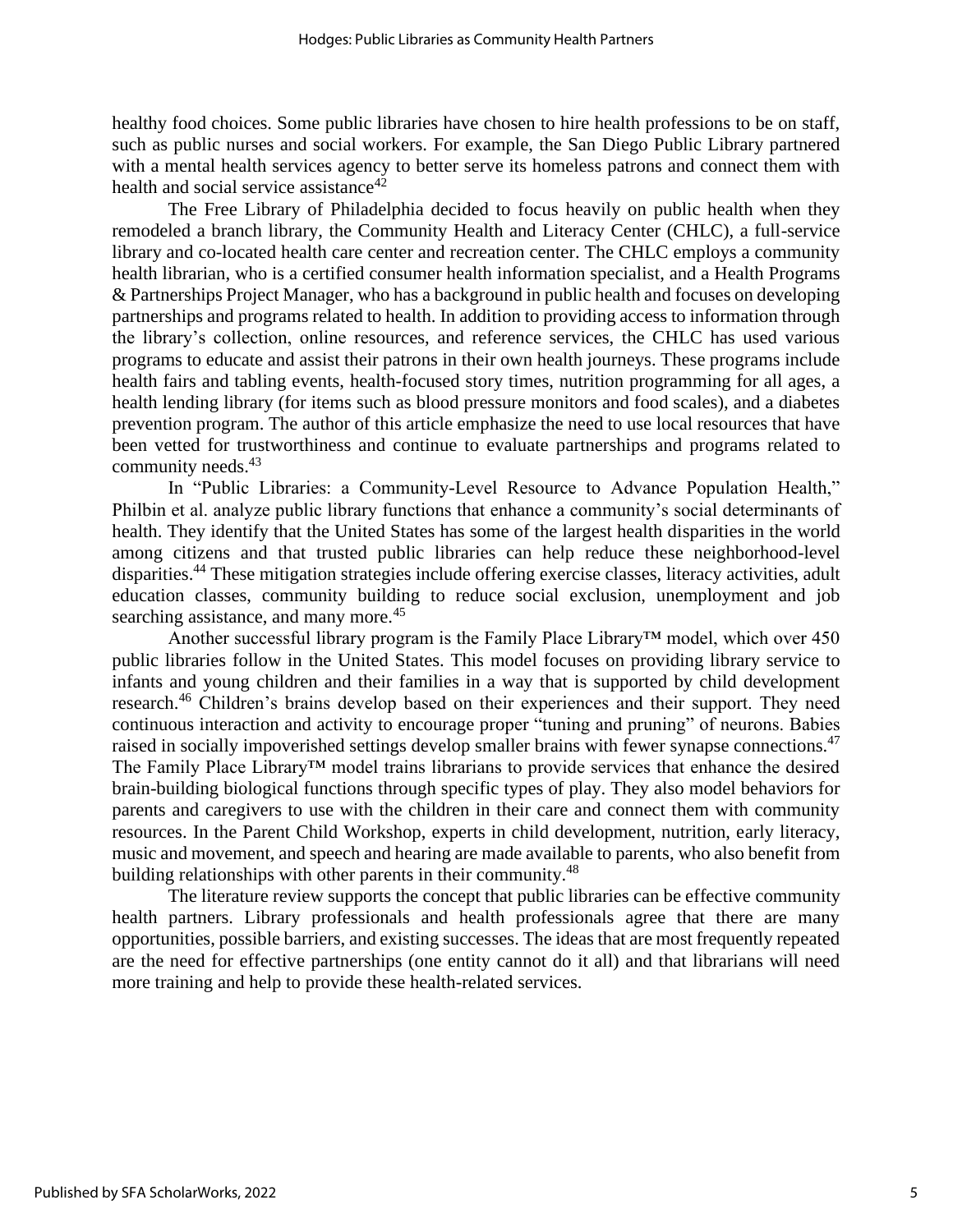# **Research**

## **Methodology**

To evaluate librarians' opinions regarding the importance of providing health resources, a short survey was developed and distributed through a listserv available to library directors whose institutions are members of the Central Texas Library System (CTLS), a nonprofit organization that supports libraries through training, assistance, and staff expertise, and by connecting member libraries to each other. While CTLS is now open to all libraries, it has a heavy concentration of Central Texas members due to its former state library system status. This survey was also sent to a fellow CPM student associated with the Austin Public Library, who was kind enough to distribute it to her contacts. The survey focused on measuring general opinions on providing health resources. It was designed to collect general opinions and collect quick responds, as it was determined that emphasis should be to gather more responses as opposed more in-depth responses. The survey was available from January 11 to January 22, 2021 and received 31 responses.

A focus for this article was to evaluate the subject from both a public library and public health point of view. As can be expected for the mid-pandemic, early vaccine rollout time in which this research was performed, public health professionals are extremely preoccupied with highly pressing issues. The interviewee for this article is a Master of Public Health candidate in her last semester of school; while she has not yet worked professionally in the field, she has good knowledge of public health priorities. She was provided with several starting questions, then asked her opinion of the major opportunities and barriers identified in the literature review.

### **Survey**

While much of the information provided through these articles is useful for generalizing, a recurring theme is that these health programs and resources should be tightly connected to the needs of a community. Also, except for one paper cited, all the authors of the public library perspective papers are academic or health science librarians or professionals. As such, this research focuses on public librarians. Are general opinions regarding public libraries supporting community health needs in a geographic area favorable or otherwise?

A survey of library directors largely shows good support for providing community health services and resources in public libraries. Over 90% of respondents (28 of 31) answered that they either strongly agreed or agreed with the statement that public libraries should be strong community health partners, with the remainder of the respondents answering that they neither agree nor disagree (see Table 1).

| Strongly<br>agree | Agree | Neither<br>agree nor<br>disagree | Disagree | Strongly<br>disagree |
|-------------------|-------|----------------------------------|----------|----------------------|
|                   |       |                                  |          |                      |

Table 1. Public libraries should be strong community health partners

Another question asked concerns what is preventing their library from offering further health services or information. The biggest barrier to offering community health information was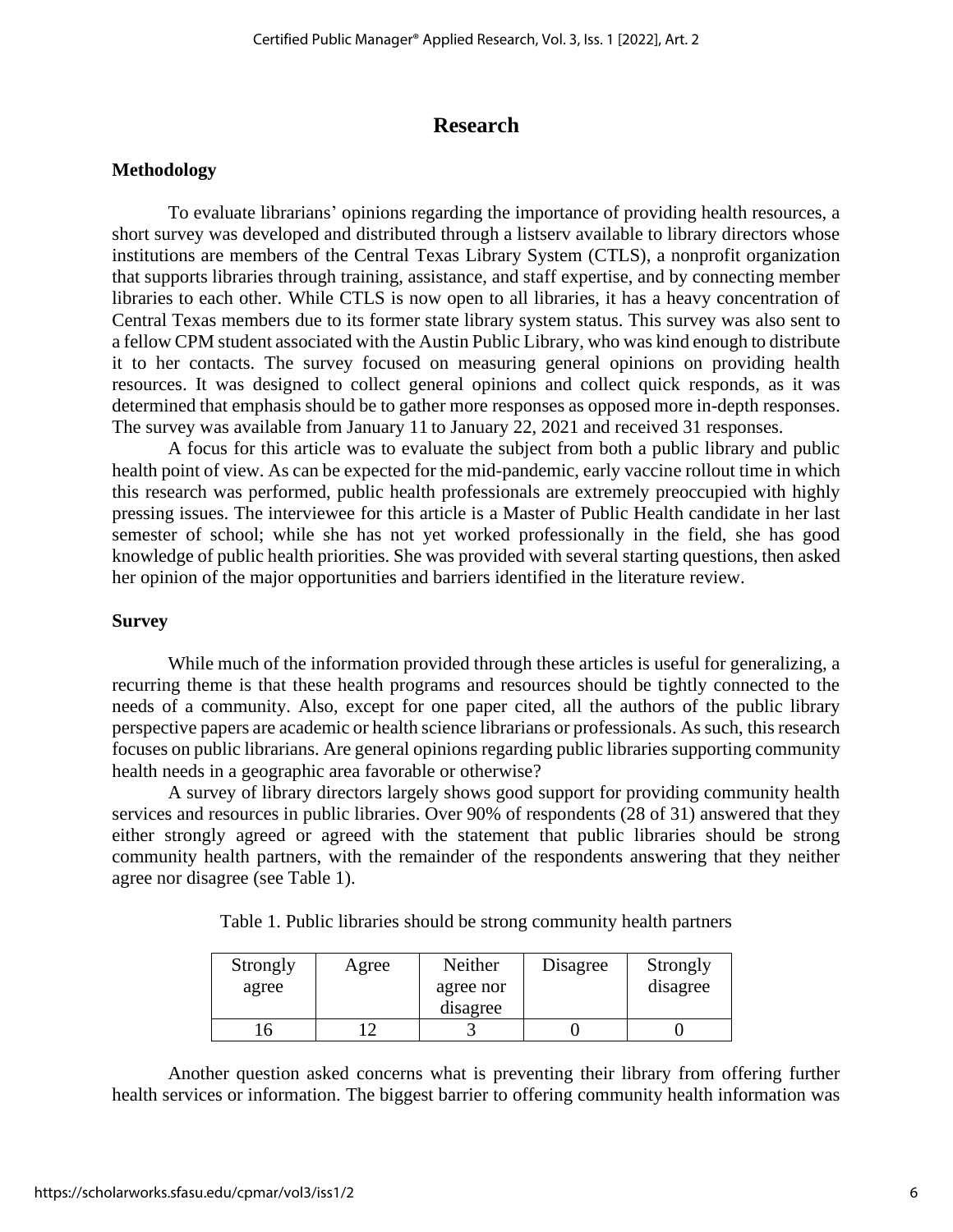staff time which was selected by 19 of 31 survey participants. The other top barriers were funding and lack of knowledge or access to experts, each selected by 14 of 31 survey participants. These findings support the literature that identifies competing resources as barriers to libraries as community health partners. Only one librarian selected that it is not our responsibility (see Table 2). This leads to the conclusion that most respondents believe that this is work public libraries should be doing.

| Funding                                   | 14 |
|-------------------------------------------|----|
| Lack of knowledge or access to experts    | 14 |
| Community interest                        |    |
| Staff interest                            |    |
| Staff time                                | 19 |
| Not a high priority item                  |    |
| Not our responsibility                    |    |
| Nothing                                   |    |
| Other – Local hospital hosts many classes |    |
| Other – Other departments are not willing |    |

|  |  |                                 |  | Table 2. What is preventing your library from offering further community health information? |
|--|--|---------------------------------|--|----------------------------------------------------------------------------------------------|
|  |  | (Please select all that apply.) |  |                                                                                              |

It was important to know if the librarians responding to the survey would believe that it was more important to provide access to resources (books and written materials, audiovisual items, and electronic resources) than to offer more hands-on services (reference services, children and/or teen programming, and adult programming). Books are generally the first option people think of accessing in a library, however the information collected in this survey did not strongly support this idea. The librarians strongly agreed or agreed (30 of 31) that electronic resources were important for their libraries to provide health information compared to books/physical written formats were fewer librarians strongly agreed or agreed (26 of 31) (see Table 3). In Table 3 all the ways for public libraries to provide health information has strong agreement. It is interesting to note that 26 of 31 respondents answered with agree or strongly agree that it is important for libraries to provide referrals to outside agencies/entities, with the remainder of the respondents answering that they neither agree nor disagree. This indicates that these public librarians would agree with the conclusion made through the literature review which states that libraries need effective partnerships for they cannot provide all these services themselves.

Only 29% (9 of 31) librarians strongly agreed or agree that they have enough training and knowledge to help patrons with their health information needs. The most common response with neither agree nor disagree at 45.2% (14 of 31) and 29% (9 of 31) either disagree or strongly disagree with the statement (see Table 4). And while, as previously shown, most of these librarians agree that it is important to provide referrals, these barriers identified indicate that they might not have enough information to make those referrals. These answers support the idea that librarians need more training and help to fulfill these community health needs, something identified repeatedly in the literature review.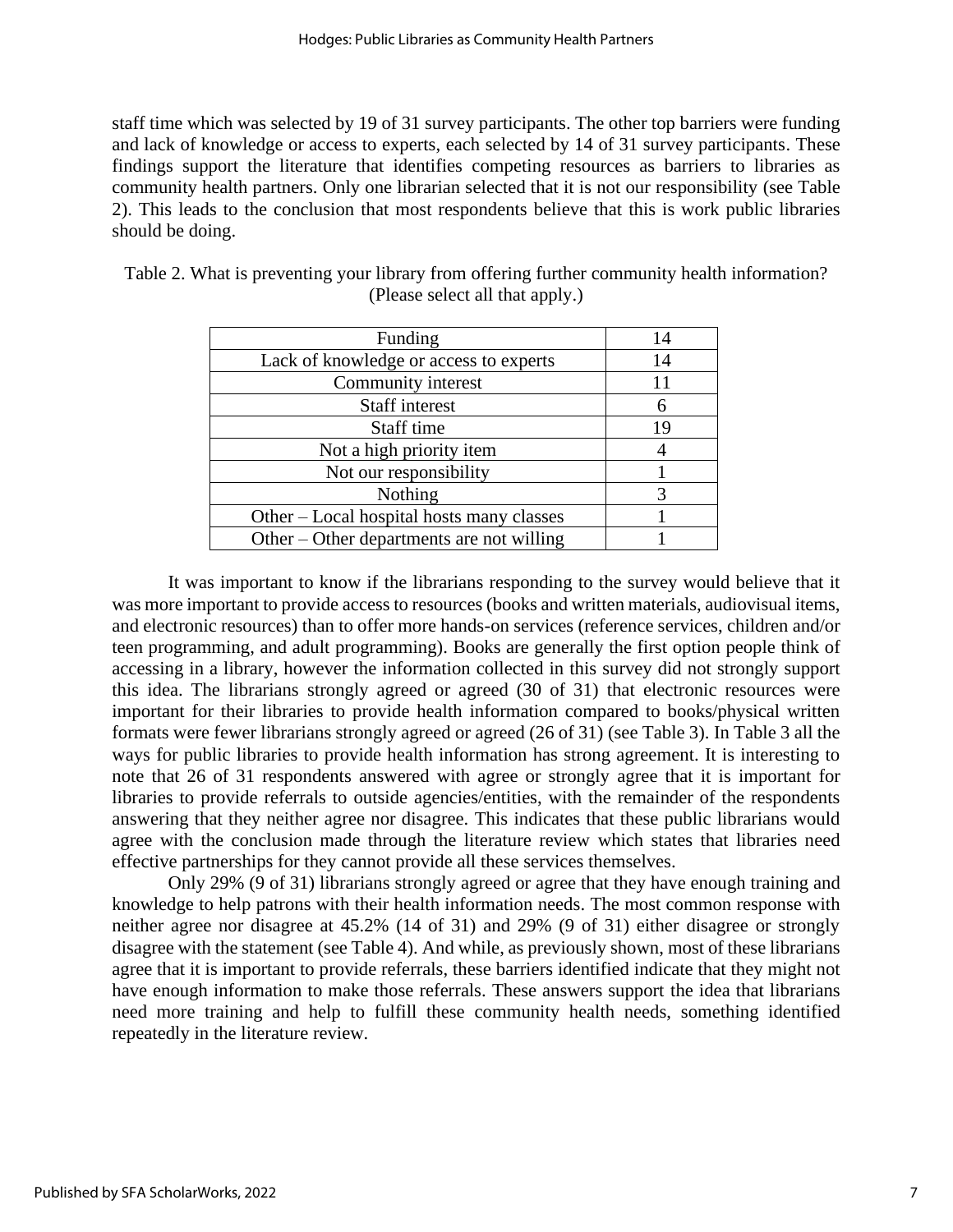| Strongly                               | Agree | Neither   | Disagree          | Strongly |  |  |  |
|----------------------------------------|-------|-----------|-------------------|----------|--|--|--|
| agree                                  |       | agree nor |                   | disagree |  |  |  |
|                                        |       | disagree  |                   |          |  |  |  |
| Books/physical written formats         |       |           |                   |          |  |  |  |
| 20                                     | 6     |           |                   |          |  |  |  |
| <b>Audiovisual formats</b>             |       |           |                   |          |  |  |  |
| 13                                     |       | 7         |                   |          |  |  |  |
| <b>Electronic Resources</b>            |       |           |                   |          |  |  |  |
| 21                                     | Q     | ∩<br>∩    |                   |          |  |  |  |
| <b>Reference Services</b>              |       |           |                   |          |  |  |  |
| 13                                     | 12    | 6         | $\mathbf{\Omega}$ |          |  |  |  |
| Programming for children and/or teens  |       |           |                   |          |  |  |  |
| 12                                     | g     | 10        |                   | ∩        |  |  |  |
| Programming for adults                 |       |           |                   |          |  |  |  |
| 13                                     | 14    | ∩         |                   |          |  |  |  |
| Referrals to outside agencies/entities |       |           |                   |          |  |  |  |
| 15                                     |       | 5         |                   |          |  |  |  |

Table 3. I think it is important for my public library to provide health information in the following ways:

Table 4. I have enough training and knowledge to help my patrons with their health information needs.

| Strongly<br>agree | Agree | Neither<br>agree<br>nor | Disagree | Strongly<br>disagree |
|-------------------|-------|-------------------------|----------|----------------------|
|                   |       | disagree                |          |                      |
|                   |       |                         |          |                      |

And while, as previously shown, most of these librarians agree that it is important to provide referrals, these barriers identified indicate that they might not have enough information to make those referrals. These answers support the idea that librarians need more training and help to fulfill these community health needs, something identified repeatedly in the literature review.

It is important to note that there is no correlation between how comfortable someone feels with their knowledge level and how strongly they agree that libraries should be community health partners. There also is no correlation between either of these opinions and how strongly they agree that public libraries should offer the different resources. A person that strongly disagreed that libraries should provide books, audiovisual items, and electronic resources agreed that they had enough training and knowledge. The one person that strongly disagreed that they have enough training and knowledge strongly agreed with public libraries providing all resources and programs. It is difficult to say to what this counterintuitive result should be attributed.

# **Interview**

For a public health perspective, Juli Barksdale was interviewed for this article. Ms. Barksdale is a long-time, active library user who is in her last semester of earning a Master of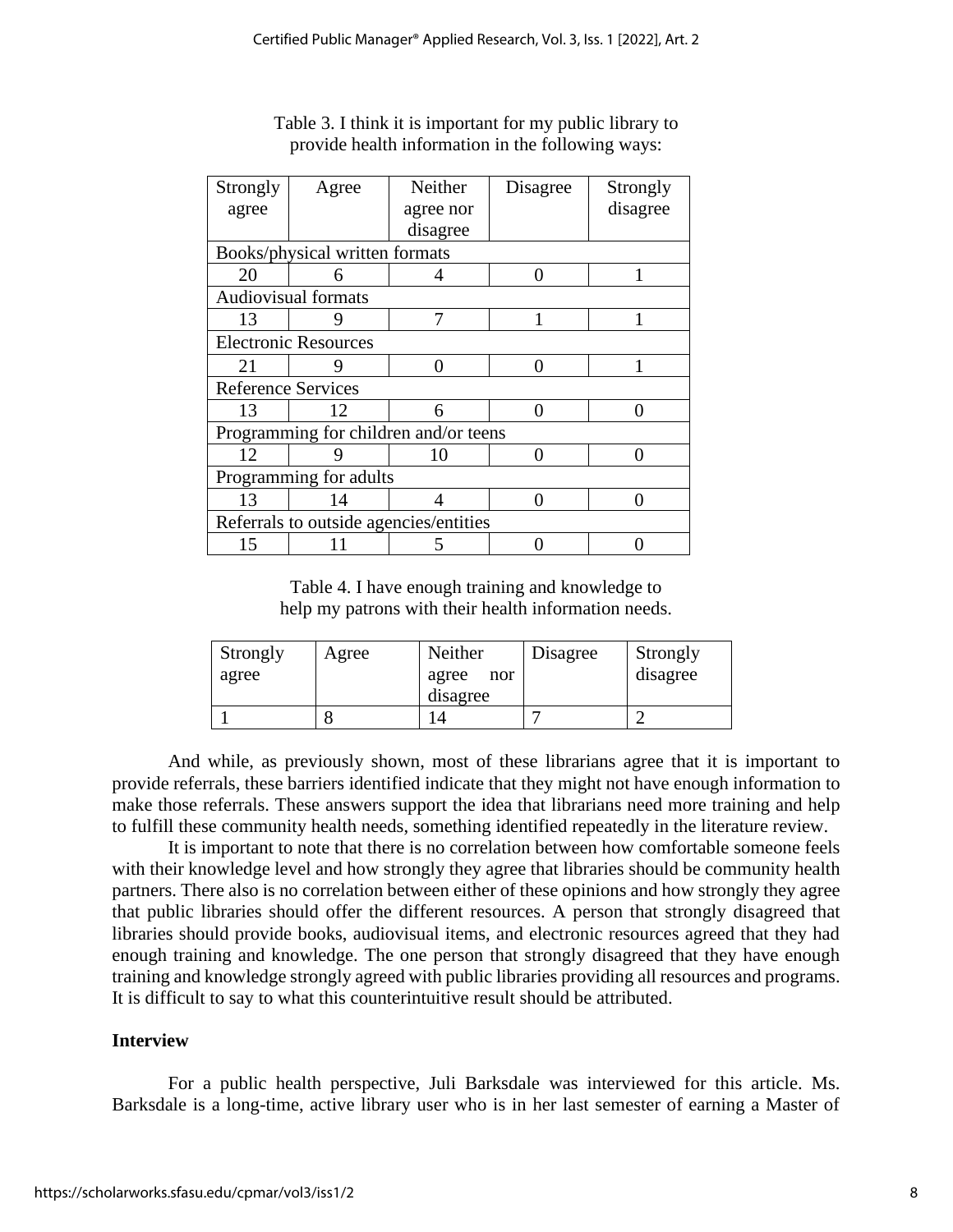Public Health degree from the University of Texas, focusing on epidemiology with a certificate in maternal health. She has great enthusiasm for public libraries' role in promoting community health measures. When asked why she believed public libraries would be a good partner, Ms. Barksdale answered that they're already a great part of the community with existing connections and established trust that is necessary for good public health partnerships. She mentioned the ubiquity, stability, and longevity of public libraries throughout the United States. Ms. Barksdale also identified that there is a large overlap in the skills needed for public health work with the skills of librarians. She listed many of the opportunities discussed in the literature as reasons why public health organizations should partner with libraries. When discussing the barriers that were identified in the literature, Ms. Barksdale acknowledged their validity but pointed out that many were challenges librarians already face, such as competing priorities, scarcity of resources, privacy versus sufficient questioning, and compassion fatigue. One barrier she does not believe is much of a problem is the librarians' lack of knowledge or training. Under ideal circumstances, she believes the librarian would be more of a facilitator for public health programs and initiatives, working alongside a health professional to meet patrons' needs. This would be a model situation for events and programs but fails to consider the day-to-day reference questions or collection management concerns. This interview with Ms. Barksdale confirmed many of the reasons for opportunities and barriers of libraries as community health partners and encouraged the idea that this could be a very valuable partnership for both entities and their communities.

# **Conclusion and Recommendations**

There is still plenty of research to be done in this area. It would be valuable to be able to follow up with the individual librarians after receiving their initial survey responses and delve deeper into their opinions and experiences in offering community health resources. It would also be interesting to know if something about the library's patron base affected these opinions, such as community size, socioeconomic status, or average education levels. A surprising survey response was the perceived lack of community interest in libraries' health-related resources and programming. It would be interesting to administer the same survey to public library users to gauge their interest levels for health resources or to gauge awareness of their libraries' offerings. Another interesting study would be to measure a community's social determinants of health before and after a long-term partnership between the local public library and health agencies (departments of health, medical professionals, etc.) and compare it with other partnerships that health agencies might use.

Based on the information gathered and presented in this article, it is recommended that public libraries and health-related organizations work together to benefit their communities. No one has unlimited resources; pooling resources and expertise could create a better result than either would achieve individually. Additionally, it would be advantageous for public libraries to focus on providing health literacy and information evaluation training for its staff members. Not only would this allow library staff to be better partners with health organizations, but additional training would also give them the skills needed to deal with specific challenges in providing reliable health information to patrons. The Network of the National Library of Medicine has a myriad of free courses designed specifically for public library staff.<sup>49</sup> These classes can also be used to apply for a Consumer Health Information Specialization certificate through the Medical Library Association. WebJunction also has free webinars and resources for library staff, including "Health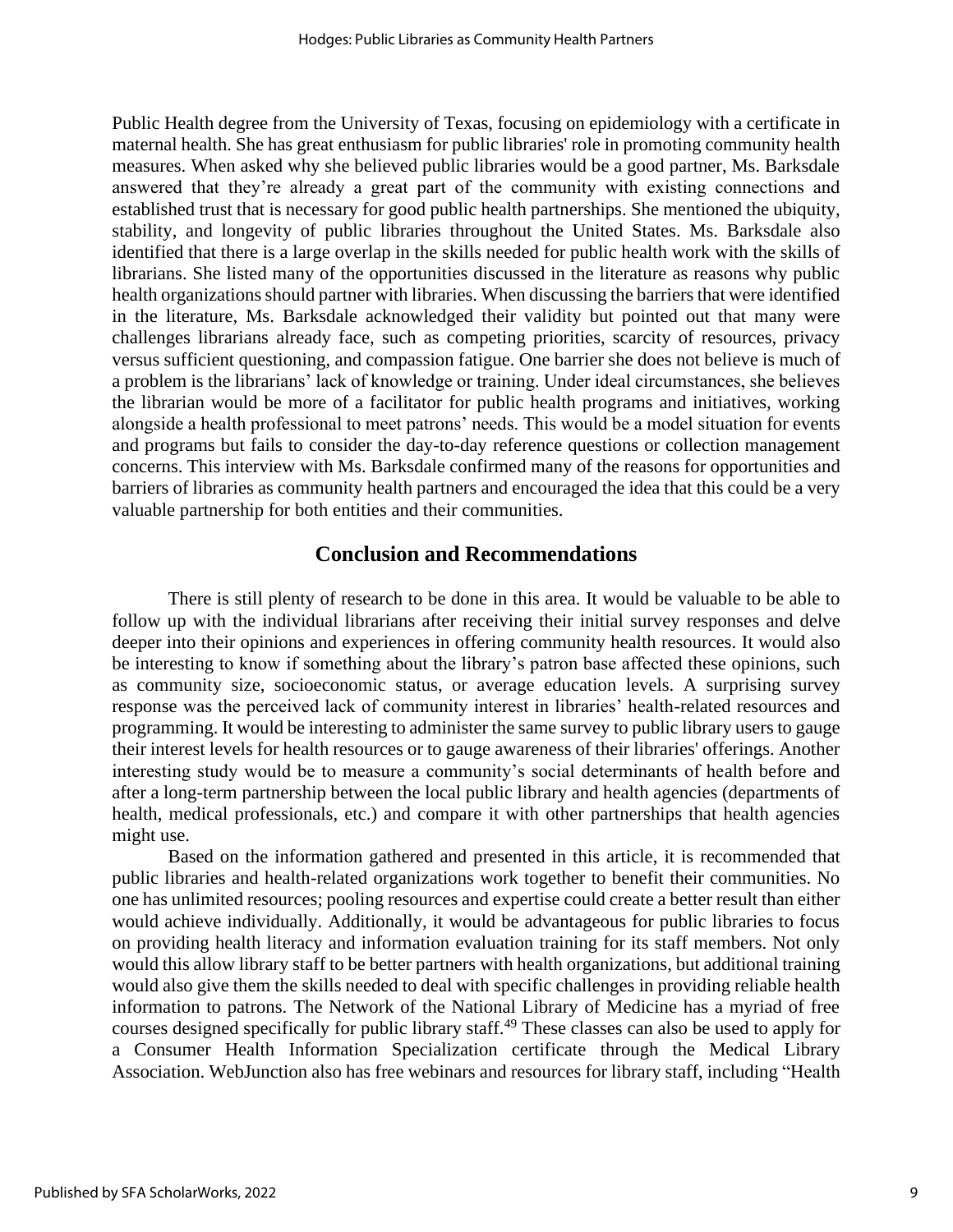Happens in Libraries" and "Partnership & Collaboration" sections that could better prepare staff members to be ready to help patrons with health information needs and in forming partnerships.<sup>50</sup>

Public libraries can be great partners for community health agencies. While barriers exist, they can be mitigated with training and the prioritization of health initiatives and resources in public libraries. Their geographic ubiquity (in the United States), skilled staff, and communitybased focus provide a great place for seeking health information and learning further health literacy skills. Public libraries can provide access to direct health information and affect many aspects of people's social determinants of health. Public libraries can help public health agencies reach further into the community and offer more as trusted, established resources. This is supported by many papers discussed in the literature review, a survey of public librarians, and an interview with a public health student. It is also supported by the shared mission of public libraries and health organizations: to help the people in our communities achieve their best lives possible.<sup>51</sup>

# **Notes**

<sup>1</sup> Susie McCarthy, "Introduction to Public Health," YouTube Video*,* 52:05, June 1, 2016, https://www.youtube.com/watch?v=-dmJSLNgjxo.

<sup>2</sup> "What is Health Literacy?" *Centers for Disease Control and Prevention*, last modified September 17, 2020, [https://www.cdc.gov/healthliteracy/learn/index.html.](https://www.cdc.gov/healthliteracy/learn/index.html)

<sup>&</sup>lt;sup>3</sup> Yingting Zhang and Karen Parry, "Health Sciences and Public Librarians Partnering to Create a Culture of Health," *Journal of Consumer Health on the Internet* 22, no. 2 (2018): 102, https://doi:10.1080/15398285.2018.1434348.

<sup>&</sup>lt;sup>4</sup> Young J. Yi and Soeun You, "Understanding the Librarian/User Gap in Perception of Health Information Services: A Phenomenographic Approach," *Journal of Librarianship and Information Science* 47, no. 4 (2014): 361-62, https://doi:10.1177/0961000614532861.

<sup>5</sup> Eliza D. Whiteman et al., "Public Libraries as Partners for Health," *Preventing Chronic Diseases* 15, no. 64 (2018): 1, https://doi:10.5888/pcd15.170392.

<sup>&</sup>lt;sup>6</sup> "Social Determinants of Health," *HealthyPeople.gov*, accessed November 15, 2020,

<https://www.healthypeople.gov/2020/topics-objectives/topic/social-determinants-of-health>*.*

<sup>7</sup> Nancy D. Zionts et al., "Promoting Consumer Health Literacy: Creation of a Health Information Librarian Fellowship," *Reference & User Services Quarterly* 49, no. 4 (2010): 350, https://doi:10.5860/rusq.49n4.350.

<sup>&</sup>lt;sup>8</sup> Anna U. Morgan et al., "Beyond Books: Public Libraries as Partners for Population Health," *Health Affairs* 35, no. 11 (2016): 2030, https://doi:10.1377/hlthaff.2016.0724.

<sup>&</sup>lt;sup>9</sup> Zionts et al., "Promoting Consumer Health Literacy," 357.

<sup>&</sup>lt;sup>10</sup> Anna U. Morgan et al., "Public Library Staff as Community Health Partners: Training Program Design and Evaluation," *Health Promotion Practice* 19, no. 3 (May 2018): 368, https://doi:10.1177/1524839917735304.

<sup>11</sup> John B. Horrigan, "Libraries 2016," *Pew Research Center,* accessed November 14, 2020, 11, [https://www.pewresearch.org/internet/2016/09/09/libraries-2016/.](https://www.pewresearch.org/internet/2016/09/09/libraries-2016/)

<sup>&</sup>lt;sup>12</sup> Mary Grace Flaherty and David Miller, "Rural Public Libraries as Community Change Agents: Opportunities for Health Promotion," *Journal of Education for Library and Information Science,* 57, no. 2 (2016) 144, https//:doi:10.12783/issn.2328-2967/57/2/6.

 $13$  Horrigan, "Libraries 2016," 6.

<sup>&</sup>lt;sup>14</sup> Morgan et al., "Public Library Staff," 361.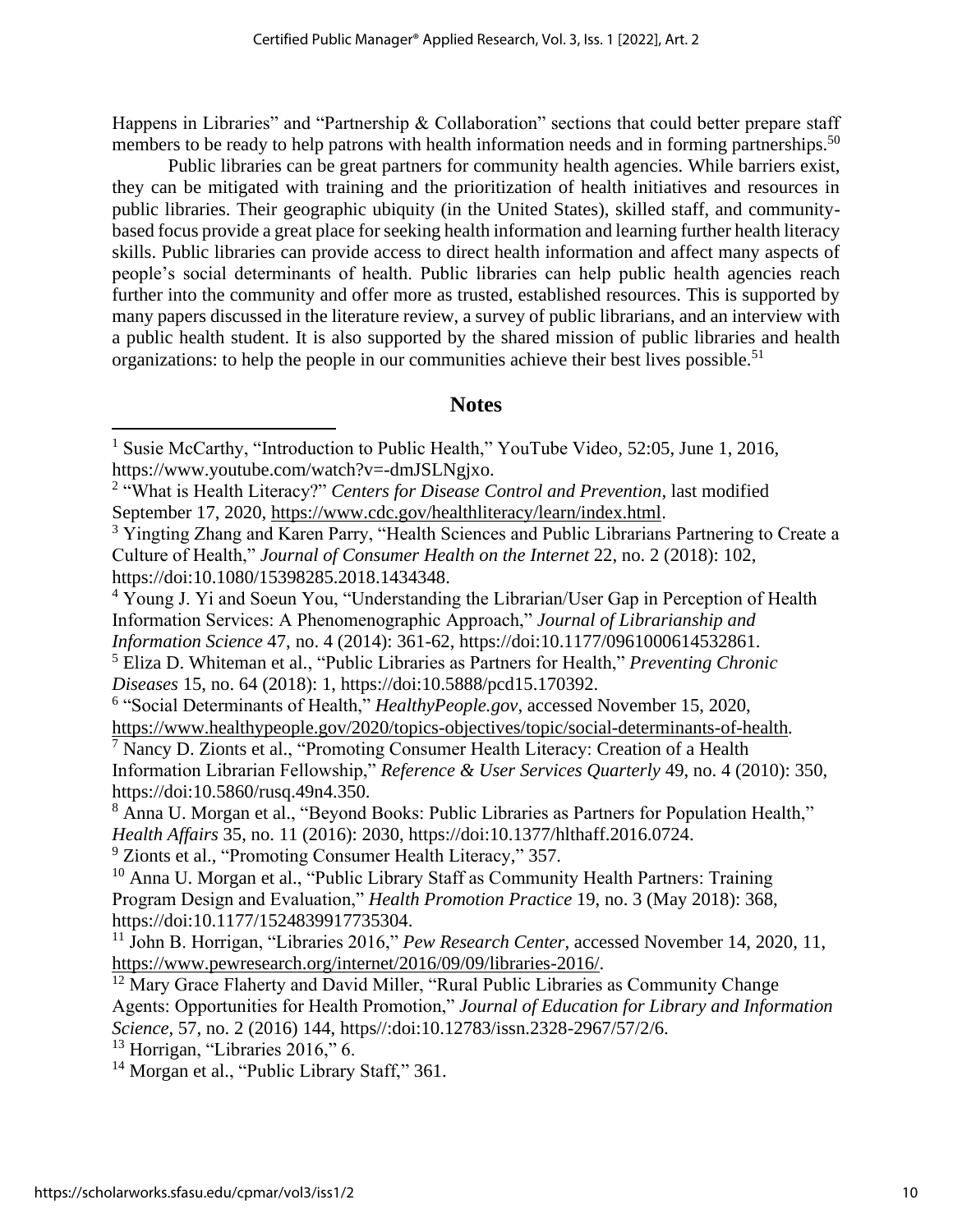<sup>15</sup> Kristine M. Alpi, and Barbara M. Bibel, "Meeting the Health Information Needs of Diverse Populations," *Library Trends* 53, no. 2 (2004): 269,

https://search.ebscohost.com/login.aspx?direct=true&db=lxh&AN=15353354&site=ehostlive&scope=site.

<sup>16</sup> Feili Tu-Keefner et al., "Health Information Services and Technology Access During and After a Disaster: Lessons Learned by Public Librarians in South Carolina," *Journal of Consumer Health on the Internet* 21, no. 1 (2017): 35, https://doi:10.1080/15398285.2017.1279895.

<sup>17</sup> Zionts et al., "Promoting Consumer Health Literacy," 352.

<sup>18</sup> Yi and You, "Understanding," 365.

<sup>19</sup> Tracie D. Hall, "Front Lines and Fault Lines: Embarking on the next great era of library services," *American Libraries* 51, no. 6 (2020): 5,

https://search.ebscohost.com/login.aspx?direct=true&db=lxh&AN=143591329&site=ehostlive&scope=site.

 $20$  Yi and You, "Understanding," 359.

<sup>21</sup> C. Brandi Borman and Pamela J. McKenzie, "Trying to Help without Getting in Their Faces," *Reference & User Services Quarterly* 42, no. 2 (2005): 136,

https://search.ebscohost.com/login.aspx?direct=true&db=lxh&AN=20290985&site=ehostlive&scope=site.

<sup>22</sup> Yingting Zhang and Karen Parry, "Health Sciences and Public Librarians Partnering to Create a Culture of Health," *Journal of Consumer Health on the Internet* 22, no. 2 (2018): 104, https://doi:10.1080/15398285.2018.1434348.

<sup>23</sup> Morgan et al., "Beyond Books," 2032.

<sup>24</sup> Borman and McKenzie, "Trying to Help," 133.

<sup>25</sup> Borman and McKenzie, "Trying to Help," 141.

<sup>26</sup> Laurie J. Bonnici and Jinxuan Ma, "Public Library Engagement in Diffusing a Planned Community Health Initiative: A Dual Case Study," *Public Library Quarterly* 38, no. 2 (2019): 169, https://doi:10.1080/01616846.2018.1559713.

<sup>27</sup> Zionts et al., "Promoting Consumer Health Literacy," 351.

<sup>28</sup> Annie Correal, "Once It Was Overdue Books. Now Librarians Fight Overdoses," *The New York Times*, February 28, 2018, [http://www.nytimes.com/2018/02/28/nyregion/librarians-opioid](http://www.nytimes.com/2018/02/28/nyregion/librarians-opioid-heroin-overdoses.html)[heroin-overdoses.html.](http://www.nytimes.com/2018/02/28/nyregion/librarians-opioid-heroin-overdoses.html)

<sup>29</sup> Yi and You, "Understanding," 357.

<sup>30</sup> Bonnici and Ma, "Public Library Engagement," 163.

<sup>31</sup> Whiteman et al., "Public Libraries as Partners," 3.

<sup>32</sup> Borman and McKenzie, "Trying to Help," 133.

<sup>33</sup> Zionts et al., "Promoting Consumer Health Literacy," 356.

<sup>34</sup> Zhang and Parry, "Health Sciences," 105.

<sup>35</sup> Whiteman et al., "Public Libraries as Partners," 4.

<sup>36</sup> Morgan et al., "Beyond Books," 2033.

<sup>37</sup> Morgan et al., "Public Library Staff," 367.

<sup>38</sup> Eliza Schoenberger, "Librarians Fight Misinformation on Coronavirus," *Library Journal* 145, no. 5 (2020): 11,

https://search.ebscohost.com/login.aspx?direct=true&db=lxh&AN=142941940&site=ehostlive&scope=site.

<sup>39</sup> Schoenberger, "Libraries Fight Misinformation," 11.